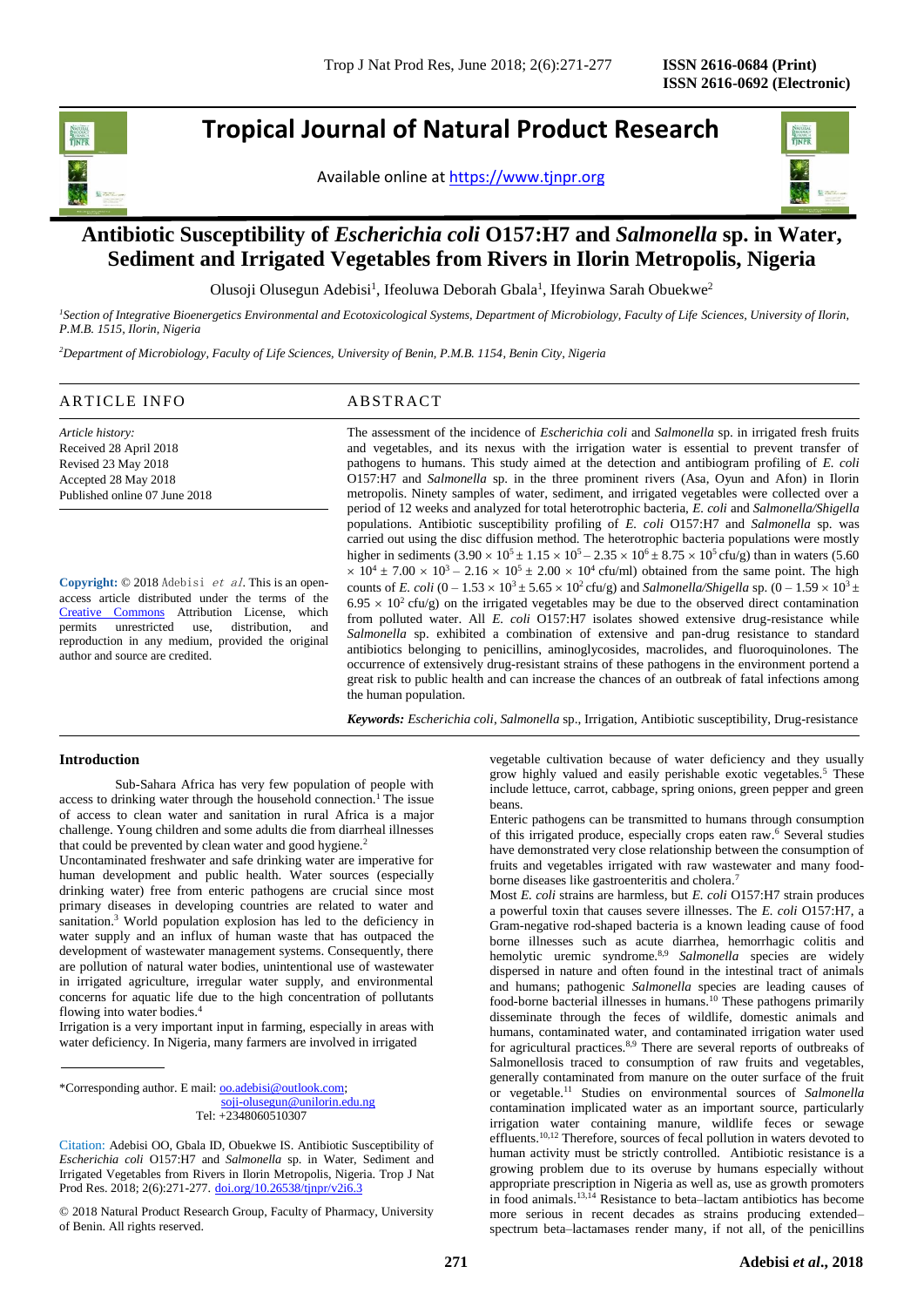and cephalosporins ineffective in therapy.14,15 Hence, this study aimed at assessing the antibiotic susceptibility of the pathogens *E. coli* O157:H7 and *Salmonella* sp. in fresh fruits and vegetables in irrigated farmlands along the major river courses in Ilorin metropolis. The need to assess the microbial quality of irrigation water sources and irrigated vegetables and its public health implications are highlighted.

### **Materials and Methods**

### *Sampling sites*

Three major rivers Asa, Oyun and Afon were selected for this investigation as shown in Fig. 1. The rivers do not originate from Ilorin metropolis, but they flow through parts of the city, as major freshwater resources to local residents, with both ecological and economic values. Water from Asa is dammed, treated by the Municipal Water Agency and supplied to the metropolis, some adjoining towns and communities with about a million inhabitants. A portion of Oyun River is dammed by the University of Ilorin and supplies treated water to over 50,000 people within the University and the surrounding communities. The bank of Afon River and its catchment landscape on the outskirt of the city is a major agricultural land used for all-year-round irrigation farming which supplies the city with varieties of fresh vegetables, fruits and crops.

### *Samples collection*

Water, sediments and vegetable plant parts samples were collected from the rivers and adjacent farmlands. Water samples were collected into sterile 250-ml glass bottles, sediment and plant parts in clean sealable plastic bags. Sampling followed standard microbiological procedures for collection of water and sediment.<sup>16</sup> Sampling of water and sediment samples along the river banks were based on evidence of human and animal activities such as defecation and grazing. Plant parts were collected from the farms along river banks either directly by the researcher, where permission was given by the farmer, or supplied by the farmer to the researcher in clean sealable plastic bags. All plant parts were collected not more than 2–3 h after irrigation process. Two plants were chosen for this study, green leafy vegetable (*Telfairia occidentalis*) and red pepper (*Capsicum frutescens*), based on their availability at all sites and the willingness of farmers to allow access to the plots where they were cultivated.

From each of the rivers, six (6) samples (water, sediment and plant parts) were taken on every sampling day for five (5) visits at 2 weeks interval over a three-month period between April and June 2016. This gave a total of 30 samples from each river site. An aggregate total of

90 samples each of water, sediment and plant parts were analyzed from the three rivers in this study. The designated sample codes were: (1) RBW: water sample close to the river bank where irrigation water is drawn by the farmers; (2) RBS: sediment from the same portion where water samples were collected (3) IVP: irrigated leafy vegetable plant; (4) VPS: sediment around the plot where the vegetable was sampled; (5) IPP: irrigated pepper plant; and (6) PPS: sediment around the plot where the pepper was sampled. All samples were transported to the laboratory in an ice chest and processed immediately or within 2 h of collection in the laboratory.

### *Determination of total heterotrophic bacteria, Escherichia coli and Salmonella-Shigella population density*

All samples of water, sediment and plant parts were analyzed for: (i) total heterotrophic bacterial count; (ii) *Escherichia coli* count; and (iii) *Salmonella/Shigella* density. A weighed amount [1 g of sediment or plant part (wet weight)] was placed in sterile peptone water (10 ml) and vortexed intermittently for 30 seconds to release the cell particles into suspension. In case of water samples, 1 ml was first introduced into 9 ml sterile peptone water and vortexed for 10 seconds. Using the standard pour plate method, 1 ml aliquot (after processing to appropriate serial dilutions) was introduced on specific culture agar plates. Duplicate plates were made for each sample. For heterotrophic bacteria and *Salmonella/Shigella* counts, nutrient agar (NA) and Salmonella-Shigella agar (SSA) were used for cultivation at 37 ºC respectively. MacConkey agar (MCA) was used to cultivate *E. coli* and incubation was at 45  $^{\circ}$ C. The culture plates were enumerated after 18–24 h incubation period and the mean of the values presented.

### *Isolation of Escherichia coli O157:H7 and Salmonella sp.*

To obtain isolates of *E. coli* O157:H7 and *Salmonella* sp. used in the antibiotic susceptibility test, distinct colonies on the MCA and SSA plates were screened by repeated sub-culturing at 45°C and 37°C respectively. Distinct *E. coli* colonies were streaked on Cefixime-Tellurite Sorbitol MacConkey (CT-SMAC) agar to differentiate and select for *E. coli* O157:H7 as sorbitol-non-fermenting whitish colonies. For *Salmonella* sp. distinct colonies with blackish pigmentation were picked and further sub-cultured on SSA for purity. A number of tests, including morphological and biochemical were later used to further screen the isolates of *Salmonella* sp. The isolates were purified by further rounds of sub-culturing before stock cultures were made and stored in the refrigerator. A large number of isolates were obtained; however, 18 isolates each of *E. coli* O157 and *Salmonella* sp. were selected on the basis of site of sample collection.



**Figure 1**: Study area showing sampling sites.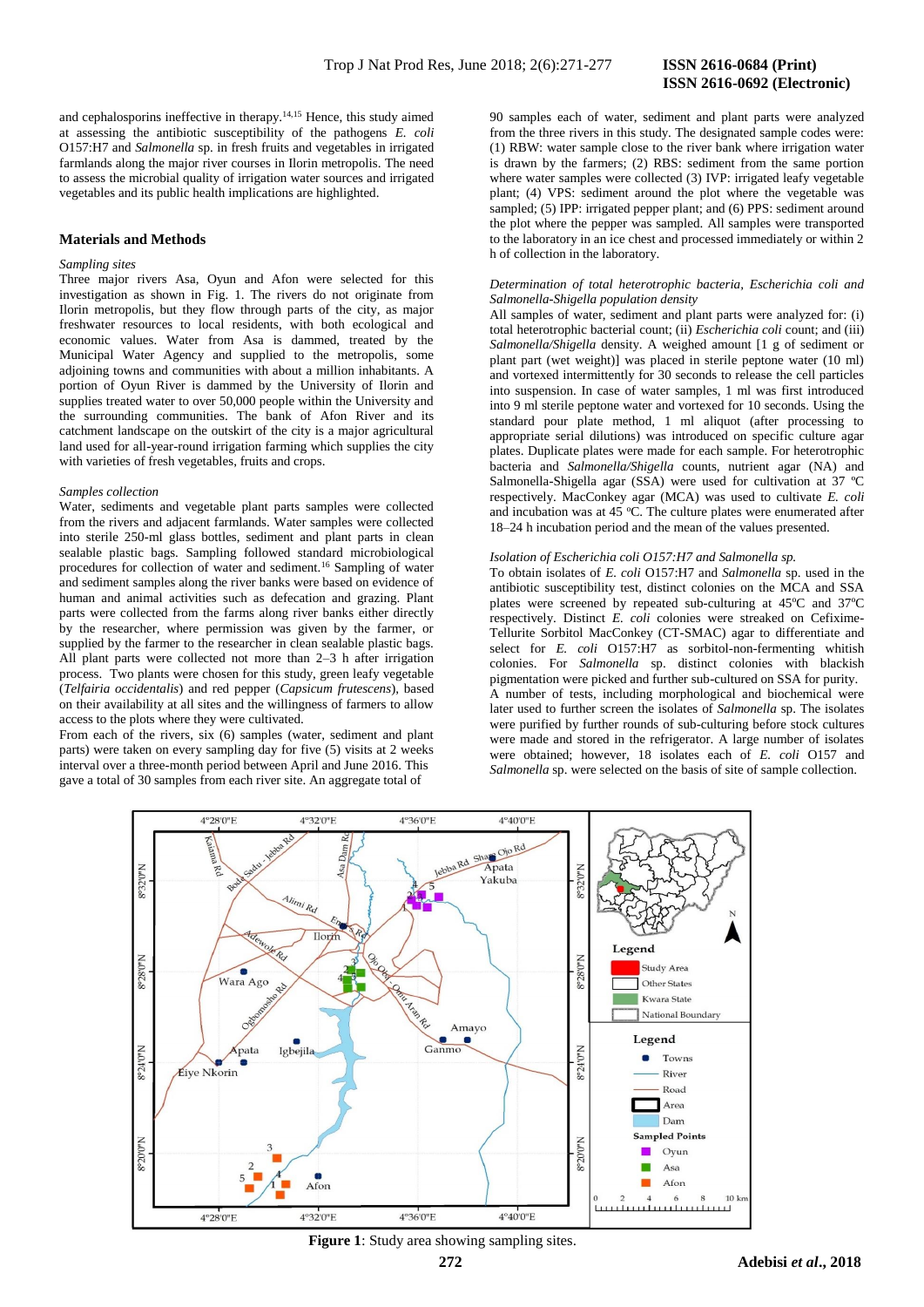# **ISSN 2616-0692 (Electronic)**

### *Antibiotic susceptibility of isolates recovered from samples*

A total of 36 probable isolates, comprising 18 *E. coli* O157:H7 and 18 *Salmonella* sp. were screened for antimicrobial susceptibility, using the agar disk diffusion method.<sup>17</sup> The following antibiotics (Oxoid Ltd., Basingstoke, UK) were used: ceftazidime (30 μg), gentamycin (10 μg), nitrofurantoin (30 μg), augmentin (30 μg), amoxicillin (30 μg), ciprofloxacin (30 μg), ofloxacin (30 μg), and cefuroxime (30 μg). Briefly, the cell cultures were grown for 24 h in nutrient broth and then harvested by centrifugation (3500 rpm for 20 mins) repeated until cell pellets were obtained. The inoculum size of the cell pellets in suspension was standardized to approximately  $1.2 \times 10^8$  cfu/ml using the 0.5 McFarland's standard. The cultures (1 ml) were uniformly streaked on Muller-Hinton agar (Oxoid Ltd., Basingstoke, UK) plates and pre-incubated for at least 6 h before the antibiotic-impregnated discs were placed onto the inoculated plates using sterile forceps. The plates were then incubated at 37  $\degree$ C for a further 24 h, after which clear zones of inhibition around each antibiotic disk were measured. The results were interpreted using the Clinical and Laboratory Standards Institute (CLSI) criteria.<sup>18</sup>

### **Results and Discussion**

*Total bacterial population in the samples*

This study assessed the total heterotrophic bacteria, *E. coli* and *Salmonella* sp. counts in water, sediments and vegetable plant samples collected from three rivers adjacent to irrigated farm lands in Ilorin metropolis. Figures 2, 3 and 4 present the results obtained from five rounds of sampling in the three different rivers. Generally, in Asa River, heterotrophic bacteria population was higher in RBS (5.20  $\times$  $10^5 \pm 4.50 \times 10^4 - 2.00 \times 10^6 \pm 4.10 \times 10^5$  cfu/g) than in RBW (5.60  $\times$  $10^4 \pm 7.00 \times 10^3 - 1.92 \times 10^5 \pm 4.32 \times 10^4$  cfu/ml). Also, heterotrophic bacteria population was higher in IVP (4.20  $\times$  10<sup>3</sup>  $\pm$  2.10  $\times$  10<sup>2</sup> – 1.44  $\times$  10<sup>4</sup> ± 3.40  $\times$  10<sup>3</sup> cfu/g) than in IPP (1.40  $\times$  10<sup>3</sup> ± 2.50  $\times$  10<sup>2</sup> – 4.80  $\times$  $10^3 \pm 5.50 \times 10^2$  cfu/g). The bacterial loads in VPS (3.00  $\times 10^5 \pm 1.20 \times$  $10^4 - 1.12 \times 10^6 \pm 6.30 \times 10^3$  cfu/g) and PPS  $(3.60 \times 10^5 \pm 5.34 \times 10^4 8.30 \times 10^5 \pm 9.00 \times 10^4$  cfu/g) were higher than those in RBW used to irrigate the plots (Figure 2). For Oyun River, similar trend was observed with the heterotrophic bacteria population in RBS (5.90  $\times$  $10^5 \pm 1.75 \times 10^5 - 2.35 \times 10^6 \pm 8.75 \times 10^5$  cfu/g) being higher than in RBW  $(9.80 \times 10^4 \pm 3.40 \times 10^4 - 2.16 \times 10^5 \pm 2.00 \times 10^4 \text{ cftu/ml}).$ Populations of bacteria in IVP (4.60  $\times$  10<sup>3</sup>  $\pm$  1.30  $\times$  10<sup>3</sup>  $-$  1.54  $\times$  10<sup>4</sup>  $\pm$  $5.70 \times 10^3$  cfu/g) and IPP ( $5.20 \times 10^3 \pm 1.60 \times 10^3 - 2.16 \times 10^4 \pm 8.80 \times$  $10<sup>3</sup>$ cfu/g) were similar (Figure 2).

Likewise, in Afon River, heterotrophic bacteria population was higher in RBS (3.90  $\times$  10<sup>5</sup>  $\pm$  1.15  $\times$  10<sup>5</sup>  $-$  2.03  $\times$  10<sup>6</sup>  $\pm$  6.65  $\times$  10<sup>5</sup> cfu/g) than in RBW  $(5.70 \times 10^4 \pm 1.25 \times 10^4 - 9.50 \times 10^4 \pm 2.35 \times 10^3 \text{ cftu/ml}).$ Bacteria populations in IVP (2.40  $\times$  10<sup>3</sup>  $\pm$  1.10  $\times$  10<sup>3</sup>  $\pm$  5.80  $\times$  10<sup>3</sup>  $\pm$  $2.00 \times 10^3$  cfu/g) were not different from that in IPP (2.60  $\times 10^3 \pm 1.00$  $\times$  10<sup>3</sup> – 5.70  $\times$  10<sup>3</sup>  $\pm$  1.85  $\times$  10<sup>3</sup> cfu/g) collected from farms close to Afon River (Figure 2). The similarity in the heterotrophic bacterial population of the vegetable plots sediments could be as a result of the deposition of contaminated irrigated surface water and sludge from the same sources to the plots.<sup>19,20</sup> Generally, the high level of bacterial populations observed in the sediments were similar to previous reports which showed sediments as major reservoirs for microorganisms.<sup>20,21,22,23</sup> The survival of microorganisms in sediments has been attributed to availability of nutrient, organic matter content, temperature, radiation, pH and competition with other flora.<sup>24</sup>

### *Escherichia coli count in the samples*

At Asa River, *E. coli* number was higher in RBS (6.00  $\times$  10<sup>3</sup>  $\pm$  1.70  $\times$  $10^3 - 1.95 \times 10^5 \pm 9.75 \times 10^3$  cfu/g) than in RBW (3.00  $\times 10^2 \pm 8.00 \times 10^4$  $10^1 - 1.81 \times 10^4 \pm 5.20 \times 10^3$  cfu/ml). *E. coli* populations in IVP (0 –  $3.40 \times 10^2 \pm 2.70 \times 10^2$  cfu/g) and IPP (0 – 8.80  $\times 10^2 \pm 2.40 \times 10^2$ cfu/g) were similar. However, *E. coli* load in PPS  $(0 - 1.26 \times 10^5 \pm 1.000)$  $9.30 \times 10^3$  cfu/g) was often higher than in VPS (0 – 3.00  $\times$  10<sup>4</sup> ± 8.30  $\times$  $10^3$  cfu/g) (Figure 3). In Oyun River, *E. coli* population in RBW (1.00)  $\times$  10<sup>3</sup> ± 3.00  $\times$  10<sup>2</sup> – 7.40  $\times$  10<sup>3</sup> ± 3.70  $\times$  10<sup>2</sup> cfu/ml) was lower than in RBS  $(1.20 \times 10^4 \pm 4.60 \times 10^3 - 1.23 \times 10^5 \pm 1.55 \times 10^4 \text{ cfty/g}).$  *E. coli* load on IVP (0 – 1.80  $\times$  10<sup>2</sup>  $\pm$  4.00  $\times$  10<sup>1</sup> cfu/g) was often lower than on IPP  $(0 - 1.53 \times 10^3 \pm 5.65 \times 10^2 \text{ cftu/g})$  collected from farms around Oyun River (Figure 3). A similar trend was also observed in Afon

River, where *E. coli* number was higher in RBS  $(3.00 \times 10^3 \pm 9.20 \times$  $10^2 - 5.30 \times 10^4 \pm 6.65 \times 10^3$  cfu/g) than in RBW (1.10  $\times 10^3 \pm 3.50 \times$  $10^2 - 4.90 \times 10^3 \pm 8.45 \times 10^2$  cfu/ml). *E. coli* population in IVP (0 –  $1.33 \times 10^3 \pm 4.65 \times 10^2$  cfu/g) was not different from that on IPP (0 - $3.30 \times 10^2 \pm 1.25 \times 10^2$  cfu/g) (Figure 3).



**Figure 2:** Population of total heterotrophic bacteria in the three rivers. RBW: water samples, RBS: sediment from water sampled area, IVP: irrigated leafy vegetable plant VPS: sediment where vegetable was sampled, IPP: irrigated pepper plant, PPS: sediment where pepper was sampled.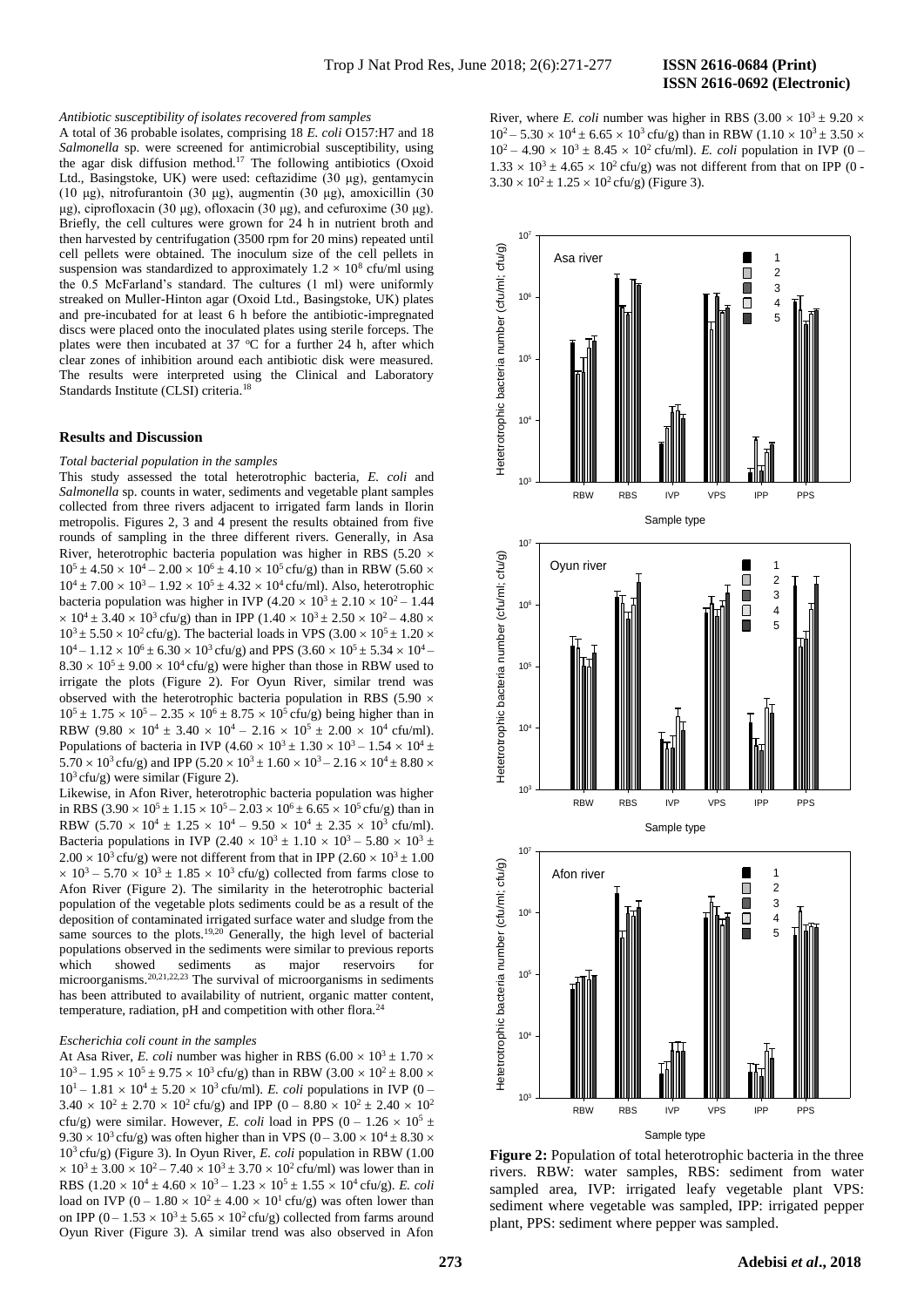

**Figure 3:** Population of *E. coli* in the three rivers. RBW: water samples, RBS: sediment from water sampled area, IVP: irrigated leafy vegetable plant VPS: sediment where vegetable was sampled, IPP: irrigated pepper plant, PPS: sediment where pepper was sampled.



**Figure 4:** Population of *Salmonella/Shigella* in the three rivers. RBW: water samples, RBS: sediment from water sampled area, IVP: irrigated leafy vegetable plant VPS: sediment where vegetable was sampled, IPP: irrigated pepper plant, PPS: sediment where pepper was sampled.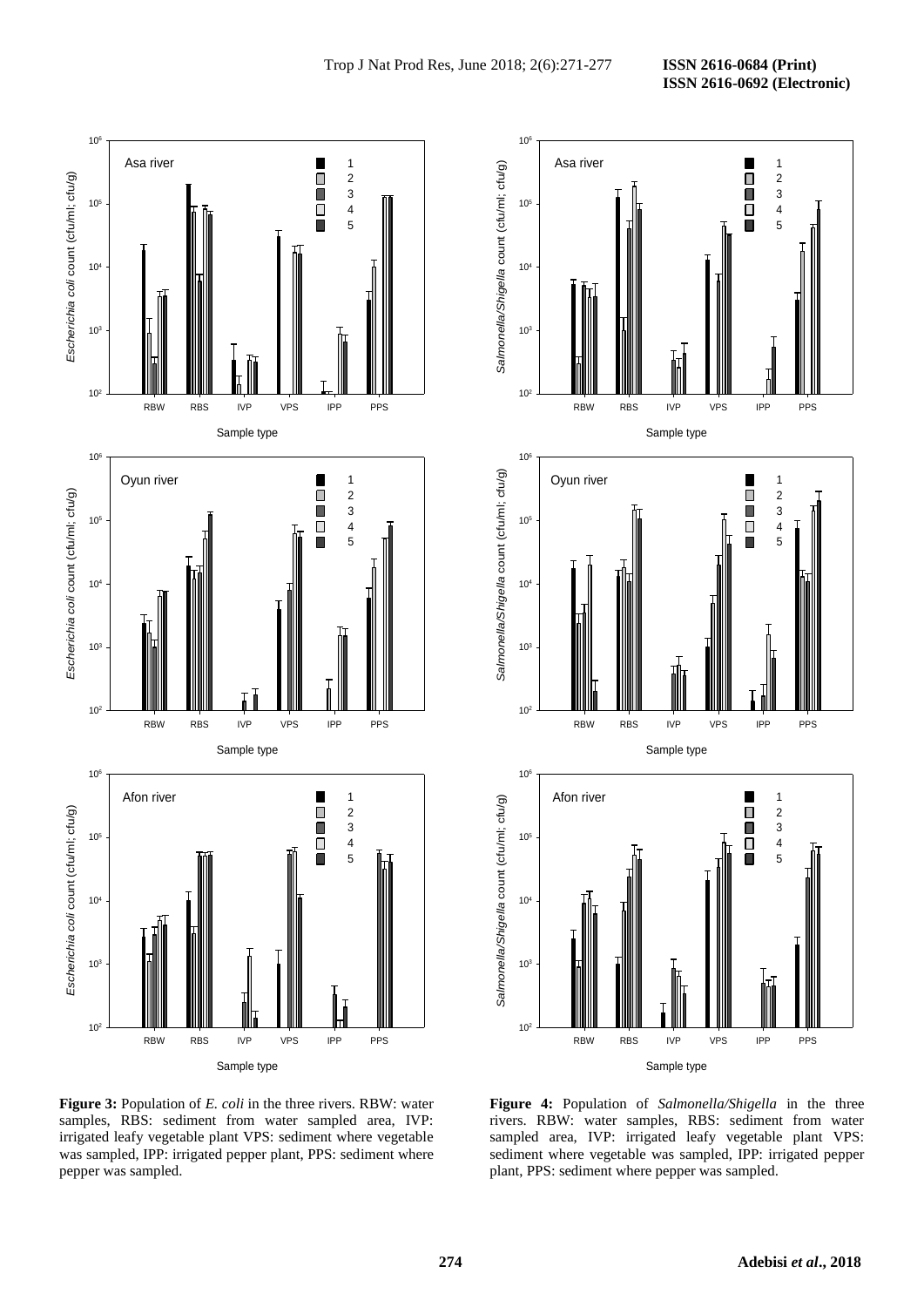| <b>Tag</b> | <b>Sample sources</b>     | Zone of inhibition (mm) |              |                |                  |               |                |                |                |  |
|------------|---------------------------|-------------------------|--------------|----------------|------------------|---------------|----------------|----------------|----------------|--|
|            | Asa River                 | AMP                     | CAZ          | <b>GEN</b>     | <b>NIT</b>       | <b>AUG</b>    | <b>CPR</b>     | <b>CRX</b>     | OFL            |  |
| <b>RBW</b> | River bank water          | $\Omega$                | $\Omega$     | $10.0 \pm 0.8$ | $\Omega$         | $\Omega$      | $\Omega$       | 0              | $18.2 \pm 2.1$ |  |
| <b>RBS</b> | River bank sediment       | $\Omega$                | $\Omega$     | $23.3 \pm 4.2$ | $\mathbf{0}$     | $\Omega$      | $\Omega$       | 0              | $20.3 \pm 1.2$ |  |
| <b>IVP</b> | Irrigated vegetable plant | $\Omega$                | $\Omega$     | $10.0 \pm 4.5$ | $\theta$         | $\Omega$      | $\Omega$       | 0              | $15.7 \pm 1.6$ |  |
| <b>VPS</b> | Vegetable plot sediment   | $\Omega$                | $\theta$     | $12.7 \pm 2.5$ | $\boldsymbol{0}$ | $9.3 \pm 1.7$ | $\Omega$       | $25.4 \pm 4.8$ | $21.3 \pm 2.2$ |  |
| <b>IPP</b> | Irrigated pepper plant    | $\Omega$                | $\theta$     | $\Omega$       | $\mathbf{0}$     | $\Omega$      | $\Omega$       | 0              | $13.3 \pm 1.7$ |  |
| <b>PPS</b> | Pepper plot sediment      | $\Omega$                | $\Omega$     | $6.0 \pm 0.8$  | $\boldsymbol{0}$ | $9.0 \pm 0.8$ | $\Omega$       | 0              | $19.7 \pm 2.1$ |  |
|            | Ovun River                |                         |              |                |                  |               |                |                |                |  |
| <b>RBW</b> | River bank water          | $\Omega$                | $\Omega$     | $13.0 \pm 0.9$ | $\overline{0}$   | $\Omega$      | $\Omega$       | $\Omega$       | $21.7 \pm 1.6$ |  |
| <b>RBS</b> | River bank sediment       | $\Omega$                | $\Omega$     | $13.0 \pm 0.9$ | $\Omega$         | $\Omega$      | $\Omega$       |                | $14.3 \pm 0.8$ |  |
| <b>IVP</b> | Irrigated vegetable plant | $\Omega$                | $\Omega$     | $12.7 \pm 0.9$ | $\overline{0}$   | $\Omega$      | $\Omega$       |                | $19.7 \pm 0.9$ |  |
| <b>VPS</b> | Vegetable plot sediment   | $\Omega$                | $\Omega$     | $3.7 \pm 1.2$  | $\overline{0}$   | $\Omega$      | 0              |                | $16.7 \pm 1.5$ |  |
| <b>IPP</b> | Irrigated pepper plant    | $\Omega$                | $\Omega$     | $10.7 \pm 0.9$ | $\theta$         | $\mathbf{0}$  | $\Omega$       | $21.0 \pm 1.2$ | $20.3 \pm 0.8$ |  |
| <b>PPS</b> | Pepper plot sediment      | $\Omega$                | $\mathbf{0}$ | $7.7 \pm 0.9$  | $\theta$         | $\mathbf{0}$  | $\Omega$       | 0              | $19.7 \pm 0.8$ |  |
|            | Afon River                |                         |              |                |                  |               |                |                |                |  |
| <b>RBW</b> | River bank water          | $\Omega$                | $\Omega$     | $18.0 \pm 0.8$ | $\Omega$         | $\Omega$      | $21.6 \pm 2.1$ | $\Omega$       | $16.0 \pm 0.7$ |  |
| <b>RBS</b> | River bank sediment       | $\Omega$                | $\Omega$     | $15.7 \pm 0.8$ | $\mathbf{0}$     | $\mathbf{0}$  | $11.0 \pm 0.7$ | $\Omega$       | $14.7 \pm 0.7$ |  |
| <b>IVP</b> | Irrigated vegetable plant | $\Omega$                | $\Omega$     | $9.0 \pm 0.7$  | $\boldsymbol{0}$ | $\theta$      | $\Omega$       | $\Omega$       | $20.6 \pm 0.7$ |  |
| <b>VPS</b> | Vegetable plot sediment   | $\Omega$                | $\Omega$     | $\mathbf{0}$   | $\mathbf{0}$     | $\Omega$      | $17.3 \pm 0.7$ | $\Omega$       | $19.7 \pm 0.7$ |  |
| <b>IPP</b> | Irrigated pepper plant    | $\Omega$                | $\Omega$     | $\overline{0}$ | $\mathbf{0}$     | $\mathbf{0}$  | $10.7 \pm 0.7$ | $\Omega$       | $12.7 \pm 0.7$ |  |
| <b>PPS</b> | Pepper plot sediment      | $\Omega$                | $\Omega$     | $\theta$       | $\Omega$         | $\Omega$      | $\Omega$       | $\Omega$       | $17.7 \pm 0.7$ |  |
|            | Resistant                 | $\leq$ 13               | $\leq17$     | $\leq$ 12      | $\leq$ 14        | $\leq$ 13     | $\leq$ 15      | $\leq$ 14      | $\leq$ 12      |  |
|            | Intermediate              | $14 - 16$               | 18-20        | $13 - 14$      | $15 - 16$        | $14 - 17$     | 16-20          | 15-22          | $13 - 15$      |  |
|            | Sensitive                 | $\geq$ 17               | $\geq$ 21    | $\geq$ 15      | $\geq$ 17        | $\geq$ 18     | $\geq$ 21      | $\geq$ 23      | $\geq 16$      |  |

**Table 1:** Antibiotic susceptibility patterns of *E. coli* O157:H7 isolates from the three rivers.

CAZ: ceftazidime (30 μg); GEN: gentamycin (10 μg); NIT: nitrofurantoin (30 μg); AUG: augmentin (30 μg); AMP: amoxicillin (30 μg); CPR: ciprofloxacin (30 μg); OFL: ofloxacin (30 μg) and CRX: cefuroxime (30 μg)

| Table 2: Antibiotic susceptibility patterns of Salmonella sp. isolate from the three rivers. |  |  |
|----------------------------------------------------------------------------------------------|--|--|
|----------------------------------------------------------------------------------------------|--|--|

| Tag        | <b>Sample sources</b>   | Zone of inhibition (mm) |                     |                |                |            |                      |                |                |
|------------|-------------------------|-------------------------|---------------------|----------------|----------------|------------|----------------------|----------------|----------------|
|            | Asa River               | AMP                     | CAZ                 | <b>GEN</b>     | <b>NIT</b>     | <b>AUG</b> | <b>CPR</b>           | <b>CRX</b>     | OFL            |
| <b>RBW</b> | River bank water        | $25.0 \pm 4.9$          | $\Omega$            | $\Omega$       | $\Omega$       | $\Omega$   | $\Omega$             | $\Omega$       | $\Omega$       |
| <b>RBS</b> | River bank sediment     | $\Omega$                | 0                   |                |                |            | 0                    | $\Omega$       |                |
| <b>IVP</b> | Irrigated vegetable     | $\Omega$                | 0                   |                | 0              | 0          | 0                    | $\Omega$       |                |
| <b>VPS</b> | Vegetable plot sediment | $\Omega$                | 0                   | 0              | $12 \pm 1.1$   | 0          | 0                    | $3.2 \pm 1.1$  | $20.0 \pm 1.0$ |
| <b>IPP</b> | Irrigated pepper        | 0                       |                     | $15.7 \pm 1.2$ | $\Omega$       | 0          | 0                    | $23.3 \pm 1.1$ | $16.7 \pm 1.0$ |
| <b>PPS</b> | Pepper plot sediment    | $19.3 \pm 2.4$          | 0                   | $18.0 \pm 4.3$ | $\Omega$       | 0          | 0                    | $22.0 \pm 1.1$ | $20.3 \pm 2.4$ |
|            | Oyun River              | Zone of inhibition (mm) |                     |                |                |            |                      |                |                |
| <b>RBW</b> | River bank water        | $\Omega$                | $\Omega$            | $\Omega$       | $\Omega$       | $\Omega$   | $\Omega$             | $\Omega$       | $\Omega$       |
| <b>RBS</b> | River bank sediment     | $\Omega$                | 9.7<br>$\pm$<br>0.7 | $\Omega$       | $\Omega$       | 0          | $\mathbf{0}$         | $16.3 \pm 0.8$ | $11.7 \pm 0.8$ |
| <b>IVP</b> | Irrigated vegetable     | $\Omega$                | 0                   | $\Omega$       | $\Omega$       | 0          | 0                    | $\Omega$       | $\Omega$       |
| <b>VPS</b> | Vegetable plot sediment | $\Omega$                | 0                   | $\Omega$       | $\Omega$       | 0          | 0                    | $\Omega$       | 0              |
| <b>IPP</b> | Irrigated pepper        | 0                       |                     | 0              |                | 0          | 0                    | $\Omega$       |                |
| <b>PPS</b> | Pepper plot sediment    | $16 \pm 0.8$            | 0                   | 0              | 0              | 0          | 0                    | $\Omega$       | 0              |
|            | <b>Afon River</b>       | Zone of inhibition (mm) |                     |                |                |            |                      |                |                |
| <b>RBW</b> | River bank water        | $\Omega$                | $\Omega$            | $\Omega$       | $\Omega$       | $\Omega$   | $\Omega$             | $\Omega$       | $\Omega$       |
| <b>RBS</b> | River bank sediment     | $\Omega$                | 0                   | $\Omega$       | $\Omega$       | 0          | 0                    | $\Omega$       | 0              |
| <b>IVP</b> | Irrigated vegetable     | $\mathbf{0}$            | $\Omega$            | $\Omega$       | $\Omega$       | $\Omega$   | 0                    | $\Omega$       | 0              |
| <b>VPS</b> | Vegetable plot sediment | $\overline{0}$          | $\mathbf{0}$        | $\Omega$       | $\Omega$       | $\Omega$   | 3.7<br>$\pm$<br>0.6  | $\Omega$       | $\theta$       |
| <b>IPP</b> | Irrigated pepper        | $\Omega$                | $\Omega$            | $\Omega$       | $\Omega$       | $\Omega$   | 15.7<br>$\pm$<br>0.6 | $\Omega$       | $\Omega$       |
| <b>PPS</b> | Pepper plot sediment    | $\Omega$                | $\Omega$            | $\Omega$       | $10.3 \pm 0.7$ | $\Omega$   | 0                    | $10 \pm 0.6$   | $\overline{0}$ |
|            | Resistant               | <13                     | $\leq17$            | $\leq12$       | $\leq$ 14      | $\leq$ 13  | $\leq$ 20            | $\leq$ 14      | NA             |
|            | Intermediate            | $14 - 16$               | 18-20               | $13 - 14$      | $15 - 16$      | $14 - 17$  | $21 - 30$            | 15-22          | NA             |
|            | Sensitive               | >17                     | >21                 | $\geq$ 15      | >17            | $\geq$ 18  | $\geq$ 31            | $\geq$ 23      | NA             |

CAZ: ceftazidime (30 μg); GEN: gentamycin (10 μg); NIT: nitrofurantoin (30 μg); AUG: augmentin (30 μg); AMP: amoxicillin (30 μg); CPR: ciprofloxacin (30 μg); OFL: ofloxacin (30 μg) and CRX: cefuroxime (30 μg); NA: Not applicable.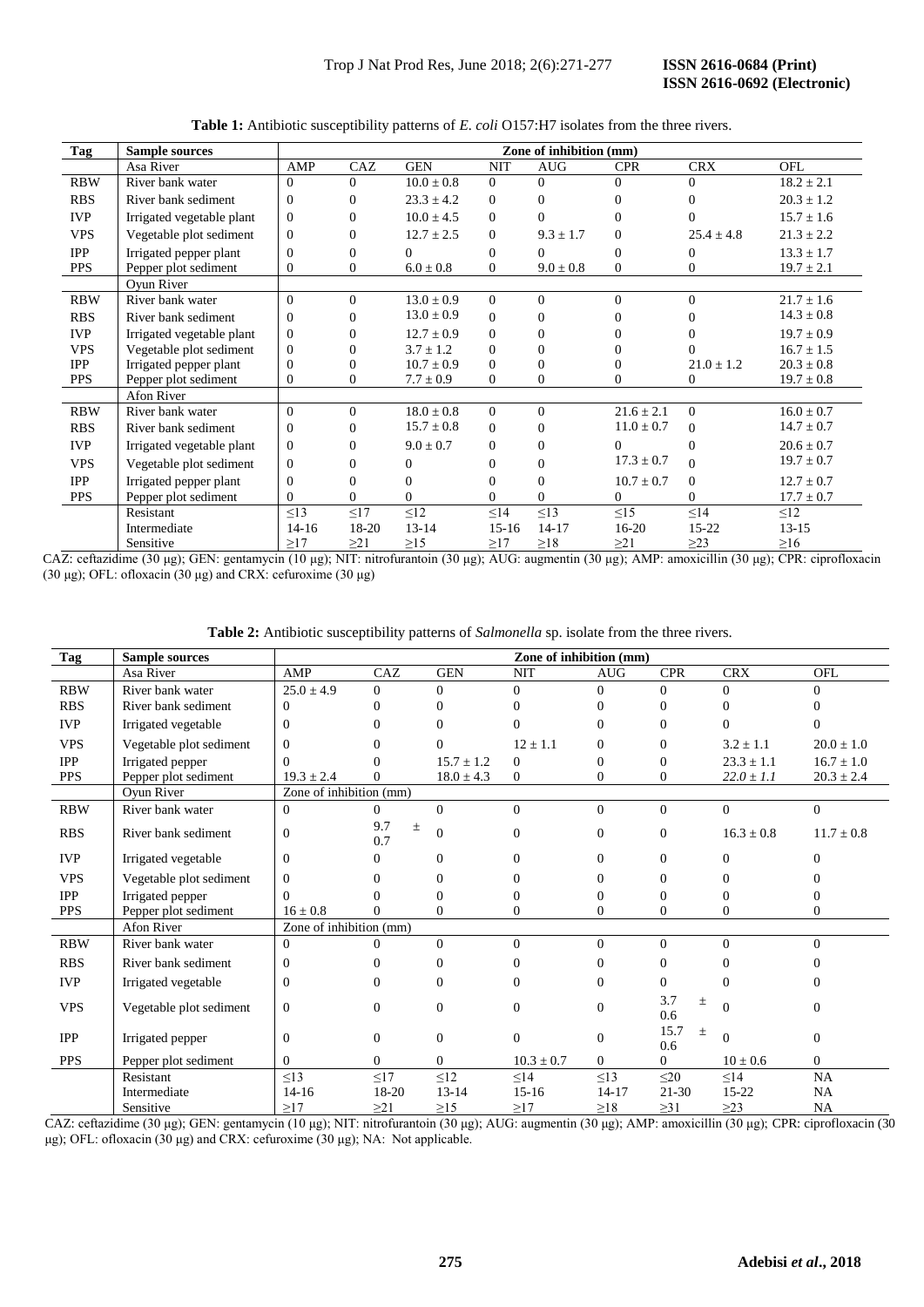Similar to the population pattern observed in the heterotrophic bacteria counts, the sediments presented higher numbers of *E. coli* in all the three rivers studied (Figure 3).The densities of *E. coli* in the vegetables exceeded 1,000 cells in some of the samples while others were between 100 and 1000 cells. Regardless of the low numbers in the vegetables, consumption of these vegetables will still pose a health risk to humans as the infective dose of *E. coli* is less than 1000 cells.19,22,23 Previous studies have shown that *E. coli* O157:H7 can persist on fruits and vegetable (parsley) for 177 days,<sup>12</sup> on lettuce for  $25-77$  days,<sup>12</sup> and about 21 days on salad vegetables, watermelons and iceberg lettuce.19,20,25-27

### *Salmonella/Shigella density in the samples*

At Asa river, *Salmonella/Shigella* number was significantly higher in RBS  $(1.00 \times 10^3 \pm 6.00 \times 10^2 - 1.25 \times 10^5 \pm 4.25 \times 10^4 \text{ cfty/g})$  than in RBW  $(3.00 \times 10^2 \pm 9.00 \times 10^1 - 5.40 \times 10^3 \pm 9.70 \times 10^2 \text{ cftu/ml}).$ *Salmonella/Shigella* populations in IVP ( $0 - 3.40 \times 10^2 \pm 1.40 \times 10^2$ ) cfu/g) and IPP (0 – 5.40  $\times$  10<sup>2</sup>  $\pm$  2.50  $\times$  10<sup>2</sup> cfu/g) were similar. *Salmonella/Shigella* load in VPS  $(0 - 4.50 \times 10^4 \pm 7.25 \times 10^3 \text{ cftu/g})$ was similar to that in PPS  $(0 - 8.10 \times 10^4 \pm 3.15 \times 10^2 \text{ cftu/g})$  (Figure 4). In Oyun River, *Salmonella/Shigella* population in RBW (2.00  $10^2 \pm 1.00 \times 10^2 - 2.01 \times 10^4 \pm 8.05 \times 10^3$  cfu/ml) was lower than in RBS  $(1.10 \times 10^4 \pm 3.50 \times 10^3 - 1.46 \times 10^5 \pm 3.30 \times 10^4 \text{ cfty})$ . *Salmonella/Shigella* loads in IVP  $(0 - 5.20 \times 10^2 \pm 2.50 \times 10^2 \text{ cftu/g})$ was not different from that in IPP  $(0 - 1.59 \times 10^3 \pm 6.95 \times 10^2 \text{ cftu/g})$ collected from farms around Oyun River (Figure 4). Unlike the trend seen in the other rivers, *Salmonella/Shigella* numbers in RBW (9.00  $10^2 - 1.08 \times 10^4$  cfu/ml) and RBS  $(1.00 \times 10^3 - 5.30 \times 10^4$  cfu/g) were similar in Afon River. *Salmonella/Shigella* population in IVP (0 – 8.60)  $\times$  10<sup>2</sup> cfu/g) was similar to that in IPP (0 – 5.00  $\times$  10<sup>2</sup> cfu/g) (Figure 4). Though population of *Salmonella/Shigella* in sediment samples (RBS, VPS and PPS) were high and exceeded 1000 cells those of the vegetable samples were mostly below 100 cells (Figure 4). *Salmonella* sp. isolation from vegetables (spinach, kale and bok choy) in an irrigated farm in California was also similarly reported.<sup>28</sup> Persistent population of *Salmonella* in ponds was reported to be affected by season and environmental conditions.<sup>29</sup>

The density of pathogenic bacteria present in the irrigated vegetables is a reflection of the microbiota of the irrigation water. Surface waters are usually potential sources of pathogens when used for irrigation due to their pollution with agricultural and industrial wastewater effluents which usually contain high numbers of pathogenic microorganisms.<sup>30</sup> It has been reported that plants take up pathogens from sediments and irrigation water through their roots, stoma, tissues and damaged sections.<sup>8,19,23,31,32</sup> Pathogens can survive for several days both internally and externally on plants.<sup>12</sup> In plant tissues, it has been affirmed that pathogens are usually immune from various disinfection methods including use of UV light.<sup>33</sup> A couple of pathogenic infections have resulted from the consumption of raw or improperly cooked vegetables irrigated with contaminated water.<sup>11</sup> Ability of these pathogens to internalize and proliferate in the vegetables is also a major virulence factor.<sup>24</sup>

### *Antibiotic susceptibility of isolates recovered from samples*

Antibiotic susceptibility profiling of *E. coli* O157:H7 and *Salmonella* sp. isolates recovered in each of the six samples collected from the three rivers were assessed and results presented in Tables 1 and 2. A total of thirty-six (36) isolates, comprising eighteen (18) *E. coli* O157:H7 and eighteen (18) *Salmonella* sp. were profiled. All 6 isolates of *E. coli* O157:H7 from Asa River showed complete resistance to ampicillin, ceftazidime, nitrofurantoin, augmentin and ciprofloxacin. One isolate was sensitive to both gentamicin (23.3 mm) and cefuroxime (25.4 mm), while most isolates were sensitive to ofloxacin (18.2–21.3 mm) (Table 1). Similar susceptibility profiles were recorded for *E. coli* O157:H7 isolates recovered from both Asa and Oyun Rivers (Table 1).

All isolates from Oyun River also demonstrated resistance to ampicillin, ceftazidime, nitrofurantoin, augmentin ciprofloxacin and cefuroxime; except one isolate (21.0 mm) that was intermediate to cefuroxime. Two isolates were also intermediate to gentamicin (13.0 mm) but most were sensitive to ofloxacin (16.7–21.7 mm) (Table 1). Likewise, in Afon River, all *E. coli* O157:H7 isolates recovered were resistant to ampicillin, ceftazidime, nitrofurantoin, augmentin and cefuroxime; whereas three isolates were resistant to gentamicin (1)

and ciprofloxacin (2). All isolates except two were highly sensitive to ofloxacin (14.7–20.6 mm) (Table 1).

Interestingly, *Salmonella* sp. isolates had quite distinct antibiotic susceptibility profiles as compared to *E. coli* O157:H7 isolates which were similar. All 6 isolates of *Salmonella* sp. from Asa River demonstrated 100% resistance to ceftazidime, augmentin, nitrofurantoin and ciprofloxacin. Notably, two isolates each from RBS and IVP showed complete resistance to all eight antibiotics used. However, two isolates were sensitive to ampicillin (19.3; 25.0. mm) and gentamicin (15.7; 18.0 mm) while only one isolate was sensitive to cefuroxime (23.3 mm) (Table 2). Unlike what was observed for *E. coli* O157:H7 isolates in all rivers investigated, susceptibility profiles of *Salmonella* sp. isolates from Oyun River were different from those of the isolates from Asa River (Table 2). All 6 isolates demonstrated resistance to ceftazidime, gentamycin, nitrofurantoin, augmentin and ciprofloxacin (Table 2). Four of the *Salmonella* sp. isolates demonstrated total resistance to all eight antibiotics used. Only one isolate each was intermediate to ampicillin (16.0 mm) and cefuroxime (16.3 mm) (Table 2). All *Salmonella* sp. isolates recovered from Afon River however, exhibited resistance to all the eight antibiotics used in the study (Table 2). Findings from this study showed that *E. coli* O157:H7 and *Salmonella* sp. isolates from studied samples were highly drug-resistant. For *E. coli* O157:H7, 94.4% (17 of 18) of the isolates showed extensive drug resistance (XDR) with resistance to at least five of eight antibiotics, while 5.6% (1 of 18) of the isolates was pan-drug resistant, showing resistance to all eight antibiotics used in the study. The RBW isolates of the three rivers had Multi-antibiotic resistance index (MARI) range of 0.63 – 0.88; the RBS isolates were at a constant index of 0.75 while IVP and IPP isolates had MARI of 0.88 and 0.75 – 1.0, respectively. PPS and VPS samples had MARI of 0.88 and 0. 63 – 0.88, respectively.

For the Salmonella sp. 5.6% (1 of 18), 27.8% (5 of 18) and 66.7% (12 of 18) of the isolates exhibited multi-drug resistance (MDR), extensive drug resistance (XDR) and pan-drug resistance (PDR) respectively. The overall MARI of the isolates were 0.5 – 1.0. All the RBW isolates except from Asa River (sensitive to ampicillin) were completely resistant to the antibiotics used. RBS isolates in Asa and Afon Rivers exhibited complete resistance to all antibiotics but isolates from Oyun showed moderate sensitivity to cefuroxime. All the IVP isolates were resistant to the eight antibiotics while the IPP isolates from Asa River were sensitive to gentamicin and cefuroxime. VPS isolates were resistant to all antibiotics used while PPS isolate from Asa River was sensitive to ampicillin and gentamicin. Overall, 5.6% of the isolates had MARI of 0.5 and 0.63; 22.2% had MARI of 0.88 while 66.7% had MARI of 1.0. Notably, some isolates exhibited strict resistance to antibiotics belonging to six different classes; penicillins, aminoglycosides, macrolides, fluoroquinolones, second and third-generation cephalosporins. Ofloxacin was the most effective antibiotics as observed in the study (Table 1). The rate of resistance observed among these isolates in the environment and especially in the vegetables portends possible high risk of diseases outbreak. The results are in agreement with the findings by other researchers, who reported multidrug resistance among *E. coli* O157:H7 isolates,<sup>34,35</sup> and Salmonella isolates.<sup>29</sup> Sources of effluents or wastewater deposits into the rivers used for irrigation may be a determining factor for resistance. Run-off from farmlands, livestock production as well as domestic wastes with antibiotics deposits may be the sources of resistance genes.

### **Conclusion**

Our findings affirmed the risk associated with using water with poor microbiological quality and resistant pathogenic organisms for irrigation during cultivation of vegetables. Consumption of vegetables containing XDR pathogenic bacteria constitute a major health risk, hence the need for the treatment of water used for irrigation. Contaminated irrigation water increases chances of producing and disseminating contaminated fruits and vegetables. Decontamination strategies and policies are required to remedy contaminated water sources in order to make them safe for irrigation of plants and vegetables of farmlands of the studied areas.